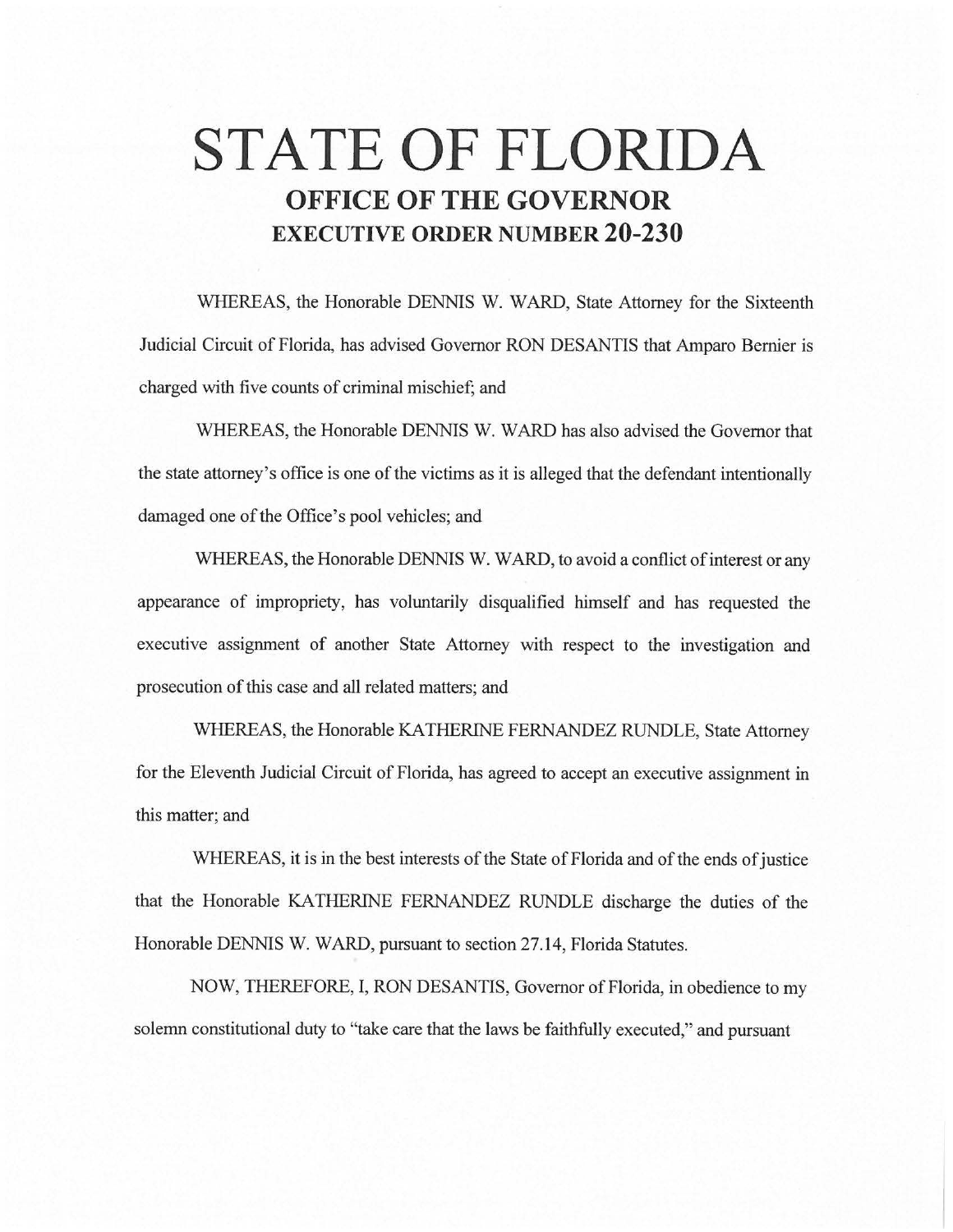to the Constitution and laws of the State of Florida, issue the following Executive Order, effective immediately:

#### Section 1.

The Honorable KATHERINE FERNANDEZ RUNDLE, State Attorney for the Eleventh Judicial Circuit of Florida, referred to as the "Assigned State Attorney," is assigned to discharge the duties of the Honorable DENNIS W. WARD, State Attorney for the Sixteenth Judicial Circuit of Florida, as they relate to the investigation, prosecution, and all matters related to Amparo Bernier.

### Section 2.

The Assigned State Attorney or one or more Assistant State Attorneys and Investigators, who have been designated by the Assigned State Attorney, shall proceed immediately to the Sixteenth Judicial Circuit of Florida, and are vested with the authority to perform the duties prescribed herein.

#### Section 3.

All residents of the Sixteenth Judicial Circuit are requested, and all public officials are directed, to cooperate and render whatever assistance is necessary to the Assigned State Attorney, so that justice may be served.

## Section 4.

The period of this Executive Assignment shall be for one (1) year, to and including September 22, 2021.